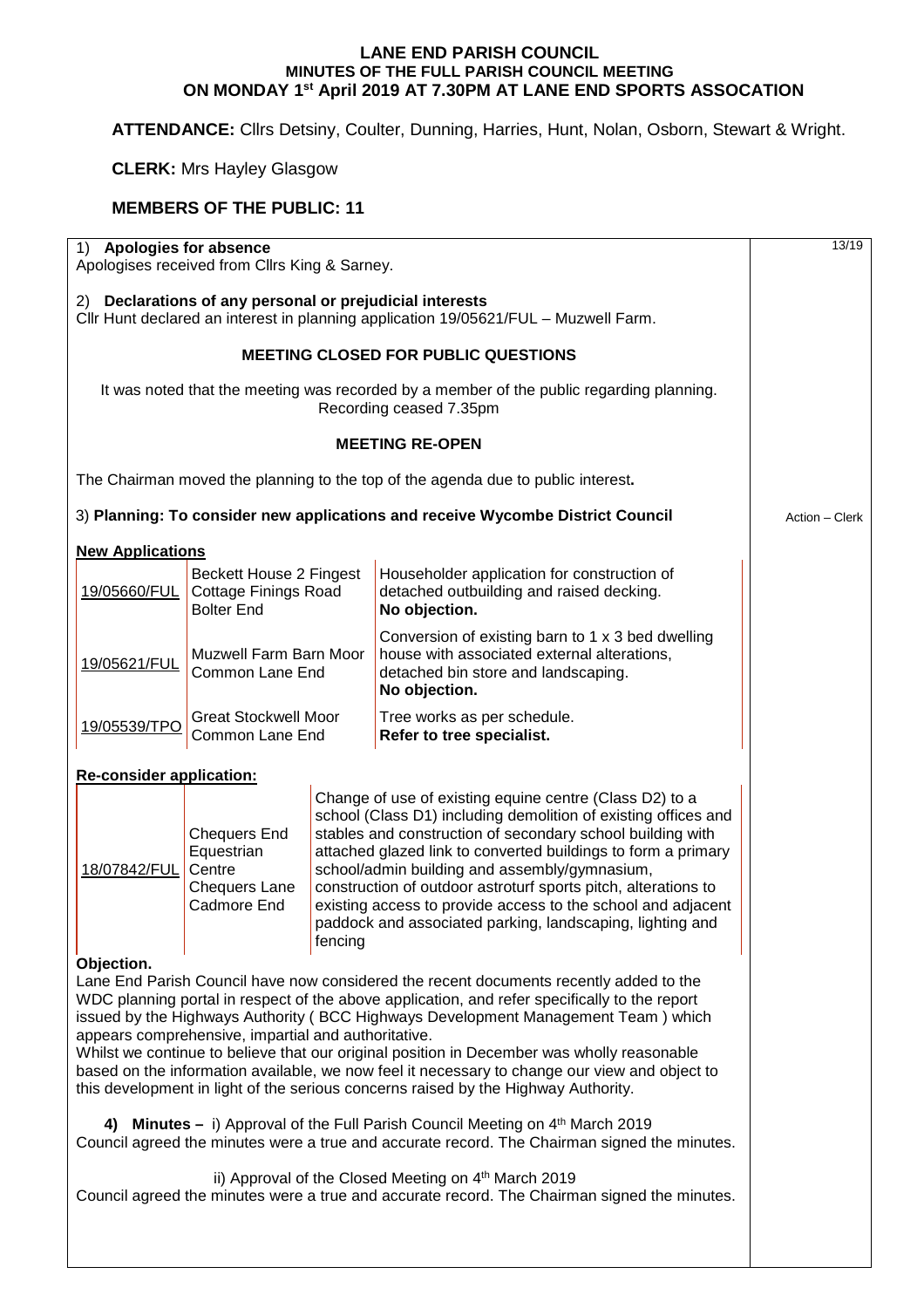| 5) Matters Arising                                                                                                                                                                                                                                                                                                                                                                                                                                                                                                                                                                                                                                                                                                                                                                                                                                                                                                                                      | 14/19                    |
|---------------------------------------------------------------------------------------------------------------------------------------------------------------------------------------------------------------------------------------------------------------------------------------------------------------------------------------------------------------------------------------------------------------------------------------------------------------------------------------------------------------------------------------------------------------------------------------------------------------------------------------------------------------------------------------------------------------------------------------------------------------------------------------------------------------------------------------------------------------------------------------------------------------------------------------------------------|--------------------------|
| The Doctors Surgery meeting was well attended and informative. Clerk will write to the doctors to<br>thank them.                                                                                                                                                                                                                                                                                                                                                                                                                                                                                                                                                                                                                                                                                                                                                                                                                                        | Action - Clerk           |
| Wheelie bin stickers have been distributed with the latest Clarion.                                                                                                                                                                                                                                                                                                                                                                                                                                                                                                                                                                                                                                                                                                                                                                                                                                                                                     |                          |
| 6) Finance -<br>i) Approval of the accounts for March 2019<br>Council agreed the Income and Expenditure report.<br>If any additional invoices are received in the next few days The Clerk has the discretion to add<br>these to this financial year I&E.                                                                                                                                                                                                                                                                                                                                                                                                                                                                                                                                                                                                                                                                                                | Action - Clerk           |
| ii) Expenditure against Budget report<br>Council noted the year end budget against expenditure report.                                                                                                                                                                                                                                                                                                                                                                                                                                                                                                                                                                                                                                                                                                                                                                                                                                                  |                          |
| iii) Donation request - Community Cop Cards<br>Council approved a donation of £250.00.                                                                                                                                                                                                                                                                                                                                                                                                                                                                                                                                                                                                                                                                                                                                                                                                                                                                  | Action - Clerk           |
| iv) Donation request - Holy Trinity Church<br>Council approved a donation of £2500.                                                                                                                                                                                                                                                                                                                                                                                                                                                                                                                                                                                                                                                                                                                                                                                                                                                                     | Action - Clerk           |
| v) Street lighting supply<br>SSE are due to send an updated UMS Certificate for the unmetered supply of street lightening.<br>On a recent inventory it appeared that Council were being charged for several street lights that<br>were out of service or no longer existed. Therefore, an updated UMS certificate is required to<br>obtain new quotations.<br>Council are in the process of changing lamps to LED, it is hoped that this will reduce<br>expenditure.<br>Council asked The Clerk to obtain quotations based on the updated UMS Certificate and at her<br>discretion opt for the best quotation.<br>The Clerk will also look at renewable energy although not all supplier will offer quotations for an<br>unmetered supply.                                                                                                                                                                                                              | Action - Clerk           |
| <b>Lane End Playing Fields</b> - General update<br>7)<br>Cllr Coulter has been appointed the new Lane End Sports Association Treasurer.<br>It was reported that Wycombe Town Juniors are using the football pitch and 3G area. Across the<br>year the income from this will be £2.5k.<br>The Oxford United Goal Keeper is hiring the 3G pitch on Fridays for goal keeper training.<br>It was reported that the pocket park grant was unfortunately unsuccessful. A high number of<br>applications were received.<br>A future meeting has been arranged regarding The Articles of Association.                                                                                                                                                                                                                                                                                                                                                           | Action - Cllr<br>Stewart |
| The garage<br>A Parishioner has offered to replace the existing garage at The Playing Fields with a garage that<br>he no longer requires. His builders would move the garage.<br>Council received a quote of £1400 to remove and dispose of the asbestos roof.<br>Council received a quote to clad and make good the existing garage and hire of a skip of £5900.<br>Cllr Stewart thanked the Parishioner for the offer of the garage however it was deemed a better<br>solution to make good the existing garage. Cllr Stewart will meet with the Parishioner and advise<br>him of the decision.<br>Council agreed to progress the quotations for the removal of the asbestos roof and the cladding<br>of the garage subject to Cllr Stewart meeting with the parishioner.                                                                                                                                                                             |                          |
| Patio area / disabled access<br>Cllr Stewart reported that he had completed sketch/plan of the patio area with ramp for the<br>disabled access to the pavilion. The approximate costs are £35k.<br>In principle Council agreed for Cllrs Stewart/Harries to go ahead with quotes for the patio/access.<br>There was also an important debate as to whether Council should be looking at the disabled<br>toilet/kitchen area ahead of the patio/ramp.<br>Cllr Stewart agreed to prepare a scheme for the disabled toilet and kitchen area. However,<br>Council currently has limited funds and one scheme will probably need to take precedence over<br>the other.<br>CIIr Detsiny will bring a paper to the next meeting detailing options for the next stage of The<br>Clubhouse development, which will take into account the requirement for people with disabilities<br>and the need to try and build footfall whilst the opportunity still exists. |                          |
| 8) Allotments - clearance of Sandyfield plots<br>A quote of £700 for the clearance of 3 large allotment plots at Sandyfield Allotments was<br>approved.                                                                                                                                                                                                                                                                                                                                                                                                                                                                                                                                                                                                                                                                                                                                                                                                 | Action - Clerk           |
|                                                                                                                                                                                                                                                                                                                                                                                                                                                                                                                                                                                                                                                                                                                                                                                                                                                                                                                                                         |                          |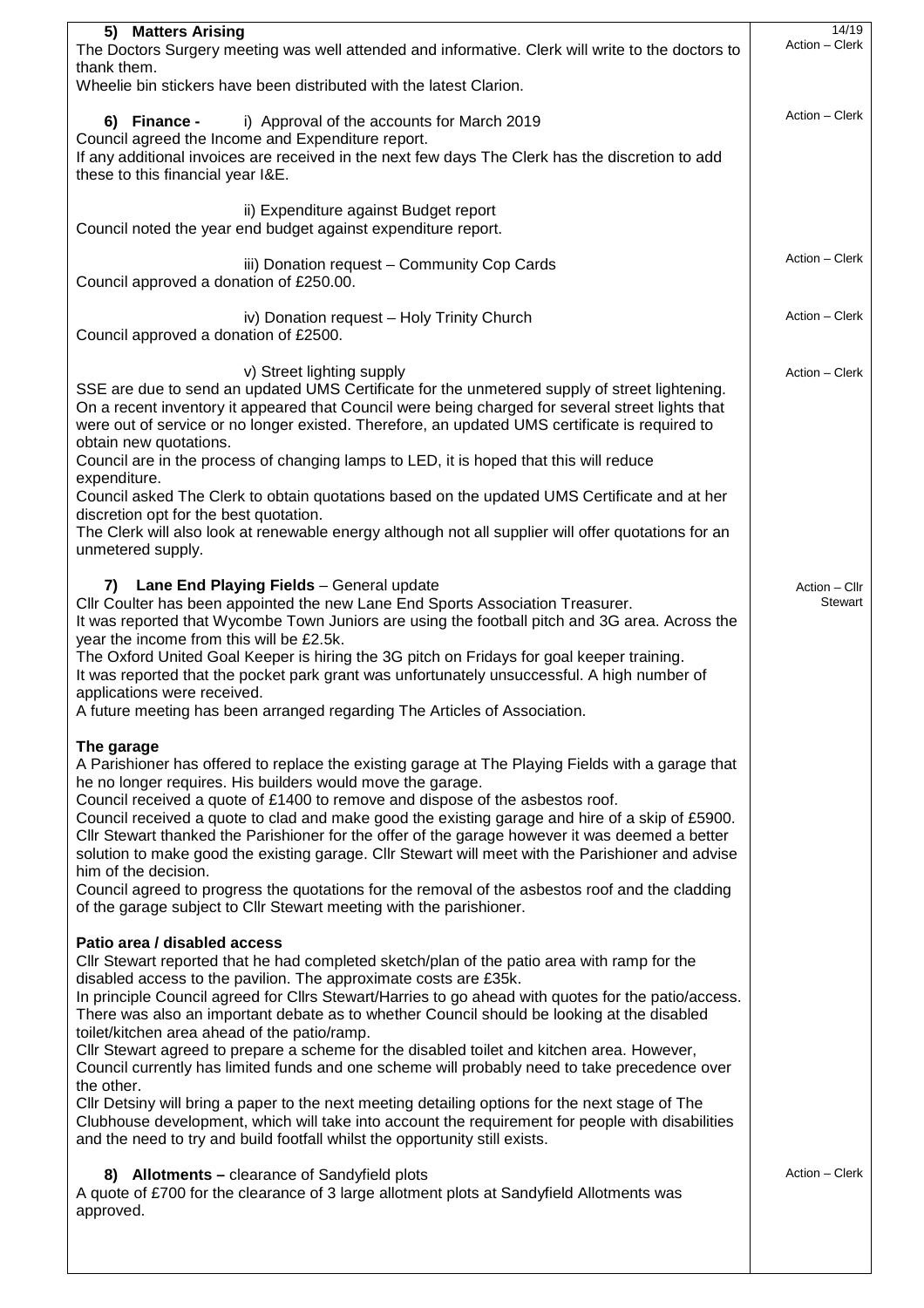|                                                                                                                                                                     | 9) Moorend Common - i) To agree the spring cut of North Meadow (bracken                                                                                                                                                                                                                                                                                                                                                                                                                                                                                                                                                                                                                                                                                                                    | 15/19<br>Action - Clerk |
|---------------------------------------------------------------------------------------------------------------------------------------------------------------------|--------------------------------------------------------------------------------------------------------------------------------------------------------------------------------------------------------------------------------------------------------------------------------------------------------------------------------------------------------------------------------------------------------------------------------------------------------------------------------------------------------------------------------------------------------------------------------------------------------------------------------------------------------------------------------------------------------------------------------------------------------------------------------------------|-------------------------|
|                                                                                                                                                                     | management)<br>Council approved the quotation of £240 from Buckland Landscapes.                                                                                                                                                                                                                                                                                                                                                                                                                                                                                                                                                                                                                                                                                                            |                         |
|                                                                                                                                                                     | ii) Moorend Common<br>Council agreed an approximate cost of £300 for advice from John Morris on tree clearance.                                                                                                                                                                                                                                                                                                                                                                                                                                                                                                                                                                                                                                                                            | Action - Clerk          |
| iii) Replacement of bollards<br>Council agreed the quotation from James Glasgow of £300 to install 5 wooden posts to replace<br>rotting bollards on Moorend Common. |                                                                                                                                                                                                                                                                                                                                                                                                                                                                                                                                                                                                                                                                                                                                                                                            |                         |
|                                                                                                                                                                     | 10) Clerk's report                                                                                                                                                                                                                                                                                                                                                                                                                                                                                                                                                                                                                                                                                                                                                                         |                         |
| i.                                                                                                                                                                  | Planning application comments submitted.                                                                                                                                                                                                                                                                                                                                                                                                                                                                                                                                                                                                                                                                                                                                                   |                         |
| ii.                                                                                                                                                                 | AED inspections carried out and on-line forms submitted.                                                                                                                                                                                                                                                                                                                                                                                                                                                                                                                                                                                                                                                                                                                                   |                         |
| iii.                                                                                                                                                                | I have reported several street lights to TFB / SSE that are not working.                                                                                                                                                                                                                                                                                                                                                                                                                                                                                                                                                                                                                                                                                                                   | Action - Clerk          |
| iv.                                                                                                                                                                 | I sent an email regarding changing over to a PO Box address. I did ask for comments if<br>anyone had concerns. No comments were received, I will start the process of changing<br>to a PO Box shortly. The cost is £31.80 per month.                                                                                                                                                                                                                                                                                                                                                                                                                                                                                                                                                       |                         |
| V.                                                                                                                                                                  | I am still waiting for an updated unmetered supply certificate from SSE. Once I have the<br>certificate, I can start the process of obtaining quotes for the street lighting supply.                                                                                                                                                                                                                                                                                                                                                                                                                                                                                                                                                                                                       |                         |
| vi.                                                                                                                                                                 | The majority of the information for the free website makeover has been sent to mh-p.<br>Photos to follow.                                                                                                                                                                                                                                                                                                                                                                                                                                                                                                                                                                                                                                                                                  |                         |
| vii.                                                                                                                                                                | The date of the August meeting has been changed to Monday 12 <sup>th</sup> August.                                                                                                                                                                                                                                                                                                                                                                                                                                                                                                                                                                                                                                                                                                         |                         |
| viii.                                                                                                                                                               | As agreed at the last meeting I submitted comments online and via email re the Golden<br>Goff site RUR1.                                                                                                                                                                                                                                                                                                                                                                                                                                                                                                                                                                                                                                                                                   |                         |
| ix.                                                                                                                                                                 | Thank you for responding to my email re the FOI request. All details have been sent to<br>the parishioner who requested them.                                                                                                                                                                                                                                                                                                                                                                                                                                                                                                                                                                                                                                                              |                         |
| Х.                                                                                                                                                                  | I have signed and returned the WDC devolved services agreement.                                                                                                                                                                                                                                                                                                                                                                                                                                                                                                                                                                                                                                                                                                                            |                         |
| xi.                                                                                                                                                                 | I have signed and returned the BCC devolved services agreement.                                                                                                                                                                                                                                                                                                                                                                                                                                                                                                                                                                                                                                                                                                                            |                         |
| xii.                                                                                                                                                                | Council were being invoiced VAT on one allotment site but not the other site. I contacted<br>Castle Water and queried this. Castle Water has credited us all the VAT paid. Both sites<br>are now not invoiced VAT.                                                                                                                                                                                                                                                                                                                                                                                                                                                                                                                                                                         | Action - Clerk          |
| xiii.                                                                                                                                                               | James Glasgow quoted £300 to replace 5 bollards at Ditchfield Common. The same<br>price was quoted to replace 5 bollards at Moorend Common on the verge by the<br>noticeboard. Cllrs Detsiny / Stewart authorised the work.                                                                                                                                                                                                                                                                                                                                                                                                                                                                                                                                                                |                         |
| xiv.                                                                                                                                                                | WDC asked if the PC required a play inspection report. I spoke to Cllr Harries but as the<br>PC doesn't have a children's park we decided this wasn't required.                                                                                                                                                                                                                                                                                                                                                                                                                                                                                                                                                                                                                            |                         |
| XV.                                                                                                                                                                 | I have ordered 12 '30 for a reason' signs. Awaiting confirmation from BCC.                                                                                                                                                                                                                                                                                                                                                                                                                                                                                                                                                                                                                                                                                                                 |                         |
| XVİ.                                                                                                                                                                | I have recently given 3 empty plots to new tenants at Bunkers Allotments.                                                                                                                                                                                                                                                                                                                                                                                                                                                                                                                                                                                                                                                                                                                  |                         |
| xvii.                                                                                                                                                               | I met with CIIr Harries at Sandyfield Allotments to discuss clearance works.                                                                                                                                                                                                                                                                                                                                                                                                                                                                                                                                                                                                                                                                                                               | Action - Clerk          |
| xviii.                                                                                                                                                              | An allotment tenant at Chalky Fields raised concerns about the health of the trees on<br>The Orchards. I asked Pete Whipp to take a look and he has given the following advice:                                                                                                                                                                                                                                                                                                                                                                                                                                                                                                                                                                                                            |                         |
|                                                                                                                                                                     | "There is a line of Prunus trees just inside the field along the boundary fence<br>а.<br>behind the sheds. A couple of the larger ones have evidence of some old rot<br>scars in the base. One has a slight lean over the allotments and a shed but the<br>others have had some of the overhanging branches removed or reduced in the<br>past. Given they have stood up to the recent strong winds I don't think these<br>trees constitute an imminent danger. Most are, however, a bit top heavy. I do not<br>consider that any urgent safety work is required. However, the branches<br>overhanging the fence-line could be reduced again and some perhaps topped to<br>reduce the weight in the canopies to reduce the risk of any falling on the sheds /<br>allotments in the future". |                         |